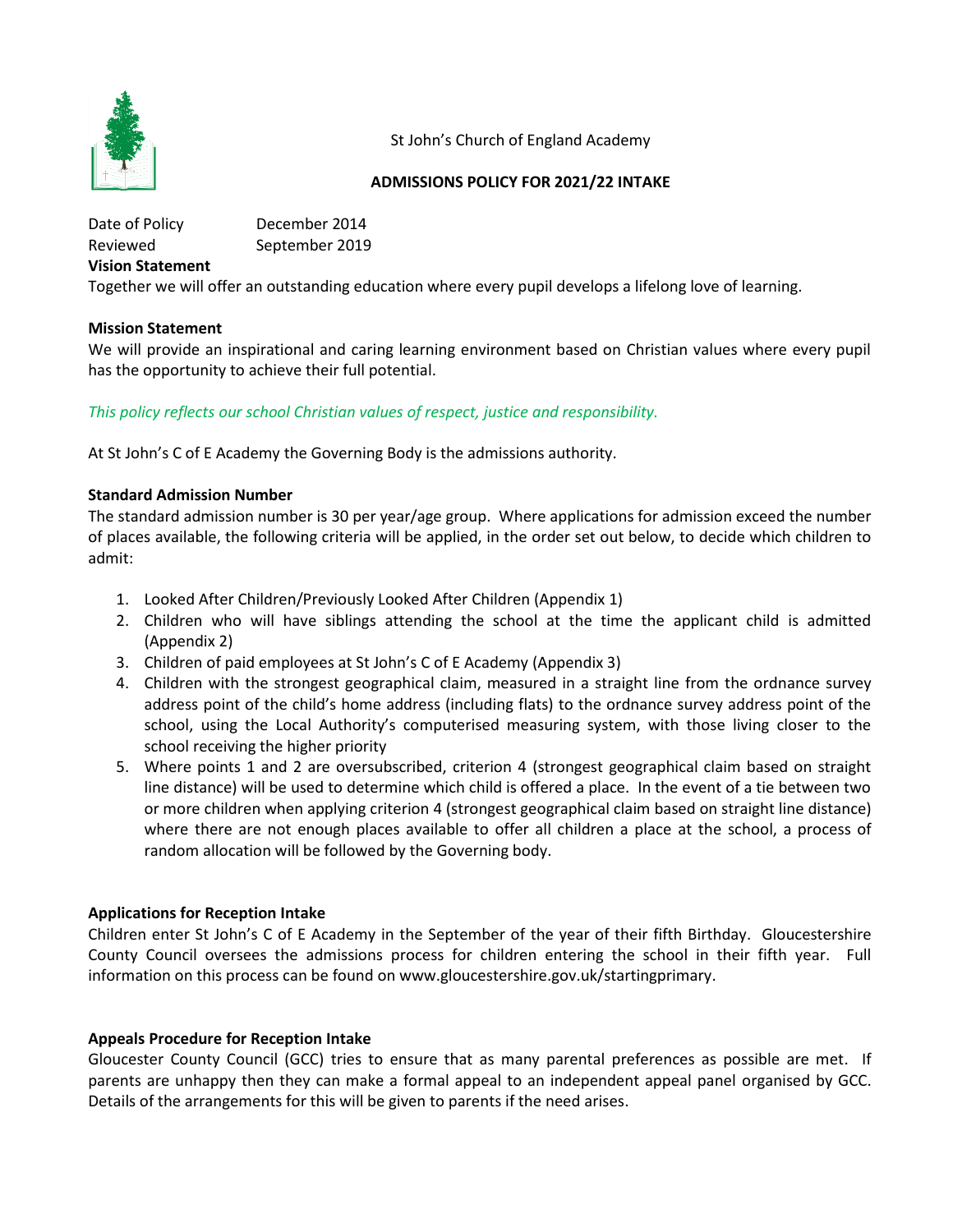### **Admission of Summer Born Children for Reception Entry for St John's C of E Academy**

The Governing Body of St John's C of E Academy acknowledges the updated advice from the Department of Education that, parents/carers of "summer born" children (born between 1 April and 31 August) may request to start the Reception Class of a school a whole academic year later. The Governing Body will make a decision on behalf of St John's C of E Academy. The Local Authority process is followed which states that parents can only apply for a Reception place at a school once and must apply for a place during the standard application process timeline for their chronological year group, stating their reasons for requesting deferred entry to the following year.

### **Normal Admission Round**

The term 'normal admissions round' refers to all applications for admission to the main year of entry of the school i.e. Reception for Infant and Primary Schools. Applications made during the normal admissions round will be made in advance of the academic year in which the child is due to start at the new school. Children entitled to a full-time place, however, may attend part-time until later in the school year but not beyond the point at which they reach compulsory school age.

# **In Year Applications for Admission**

To apply for a school place during an academic year, the academy must be contacted directly. A common application form must be completed and the offer of a place will be confirmed by the academy, pending space in the year group. All parties who have parental responsibility for the child must sign the application form for In Year Admissions to say that they are in agreement with the move to another school. Parents/carers moving to Gloucestershire from another local authority must inform their own local authority about the move in addition to approaching the school. They should also contact the school to arrange for a potential visit and also to discuss whether the school has the capability to take the additional pupils within the age group.

Should a pupil be refused a place at St John's C of E Academy, then parents/carers have a legal right of appeal against the decision. The appeal will be heard by an independent panel arranged by Gloucestershire County Council who will consider the reasons for requesting a place at St John's.

### **Waiting Lists**

If the school is oversubscribed, a waiting list will be held by the school for (at least) the first school term (i.e. until end of December). The waiting list will be prioritised according to the school's oversubscription criteria. See Appendix 4.

### **Fair Access Protocols**

The school is part of the In-Year Fair Access Protocols held by the Local Authority. Should a vulnerable child within these Protocols require a place at the school, they will take precedent over any child on the waiting list, as outlined in the new code of practice for school admissions .

Any child that has the school named explicitly in their statement/Education Health Care Plan (EHC) will be given precedent over any child on the waiting list.

### **Links to Other Policies**

- Disability and Special Educational Needs
- Equality of Opportunity

### **Other Links**

Information on the appeals process can be found at: http://www.gloucestershire.gov.uk/article/109338/School-admissions-appeals